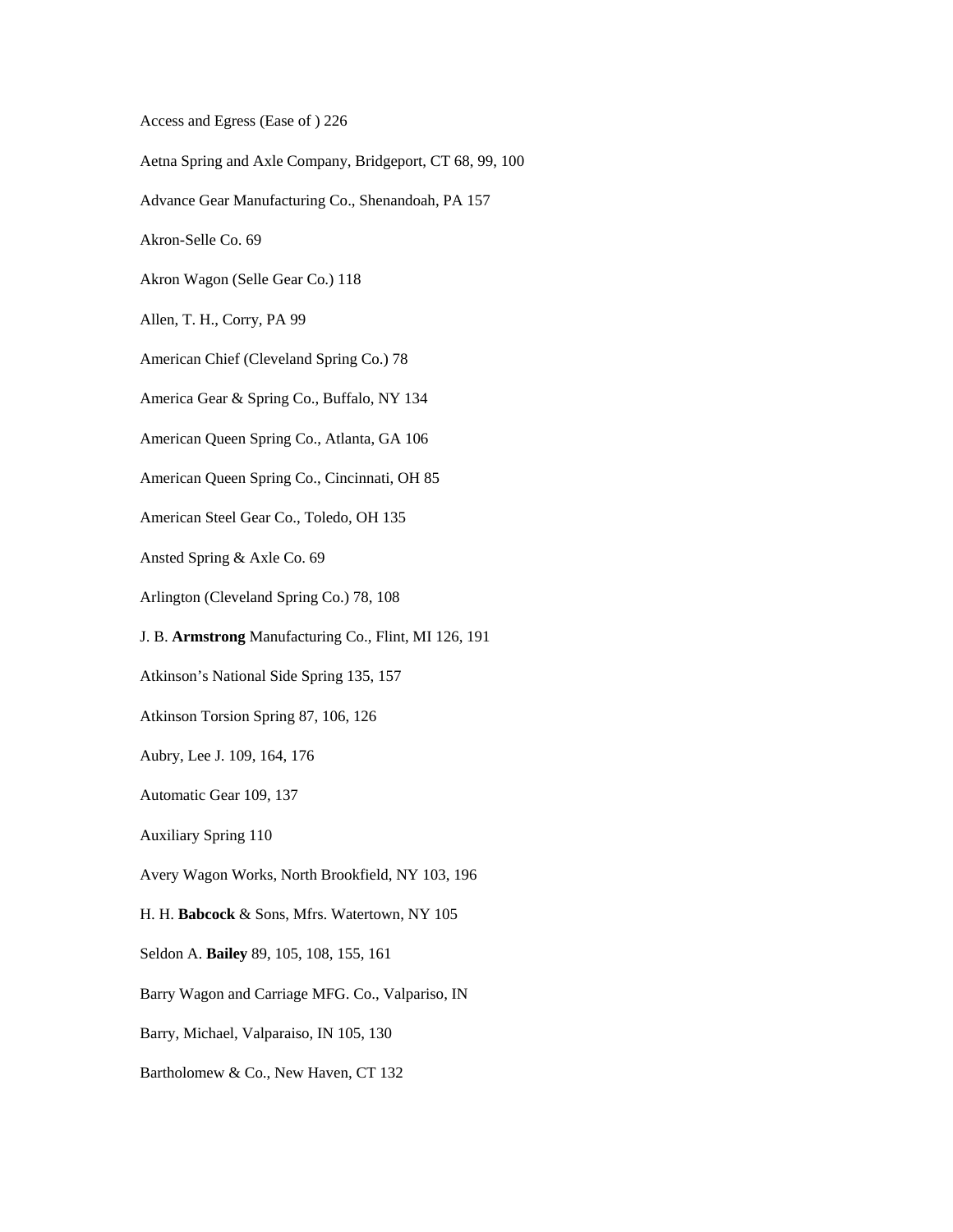Samuel N. **Beecher**, Bridgeport & Milford, CT 82, 102, 126

C. A. **Behlen** & Co., Cincinnati, OH 85, 106

Bellamy Company, New York, NY Hub June 1894

Benezet & Company, Philadelphia, PA 76, 101, 102, 126, 149, 158

Bett's patent weighing machine 5

Betts Spring Co., San Francisco, CA 71

Bibliographies 36, 39, 46, 48, 241, 243

Bishop, Joseph A., Nashville, TN 105, 152, 190

Black, Peter, Cleveland, OH 103, 113

Blakeman patent gear 108, 134

C. M. **Blydenburgh**, Riverhead, NY 89, 106, 130

Bolt Diameters 236

Bolt Holes 235

Bonanza gear (Groton Spring Co.) 108, 137

Boughton Spring Company, Mansfield, OH 79, 109, 163

Bradlee, Hastings & Co., Boston, MA 193

Bradley & Co., Syracuse, NY 107, 118

Bradley & Woodruff, Rahway, NJ 82

Breaking of Springs 210-213

J. B. **Brewster** & Company, New York, NY 97, 99, 100, 101, 112, 119, 126, 140, 142, 146, 148

Bridgeport Spring Company, Bridgeport, CT 62

Brown, Calvin M. 154

George M. **Brown** & Company, Syracuse, NY 109, 117

Brown Carriage Co., New London, CT 90, 108

Buckland Patent Buggy Gear, Tulare City, CA 129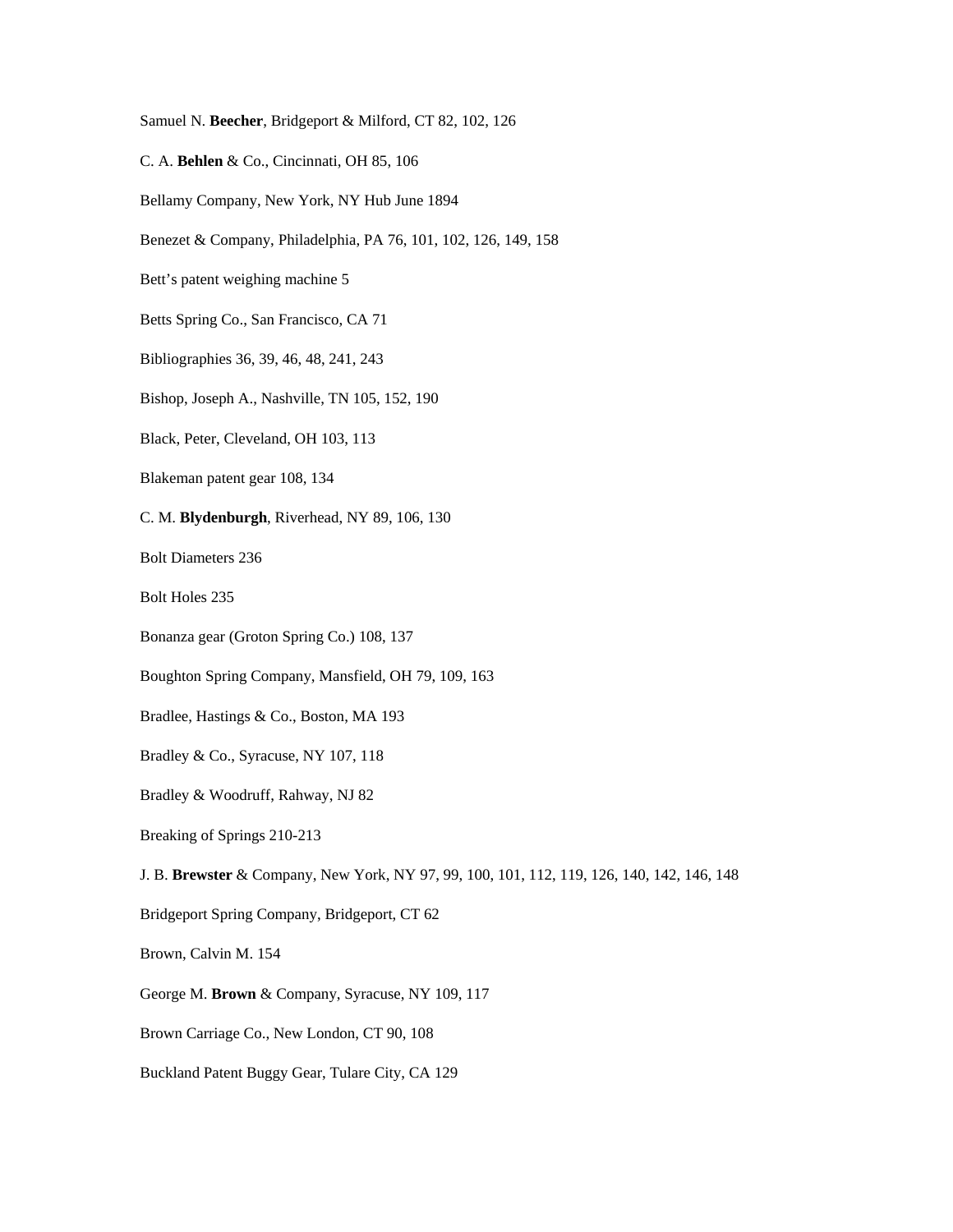Buggy springs 8, 40 Burrows & Co., Hughesville, PA 98 C-spring 2, 8, 21, 171-176, 227, 230, 240 Chas. S. **Caffrey**, Camden, NJ & Philadelphia, PA 102, 207 Cantle, Gordon S. 238-241 Canton Spring Company, Canton, Ohio 141, 190 Carncross, Joseph 62 Carpenter's Patent Side-Bar Spring 148 Carroll & Downham Spring & Gear Co., Hillsboro, OH 191 Carrying Capacity 171, 222, 231 Carter, Egbert P. 129 Carter, E. P., Arcade, NY 104, 157 Castle Carriage Co., Titusville, PA 109 Cee-spring see C-spring Central Park Springs, Poughkeepsie, NY 88, 108 E. **Chamberlin** & Sons, Troy NY 101, 126, 150 Champion Gear Co., NY 104, 106, 129, 157 Cincinnati Spring Co., Cincinnati, OH 78, 191 Clark, Daniel Kinnear 30 J. L. **Clark** & Son, Oshkosh, WI 84, 105 Cleaning Rust from Springs 214, 215 Cleveland Spring Company, Cleveland, OH 78, 86, 90, 107, 108 Climax combination spring wagon (Thompson & Hayward) 84 Clips for Springs 24, 146, 198-206

Buffalo Carriage Company, Buffalo, NY 105, 107, 153, 179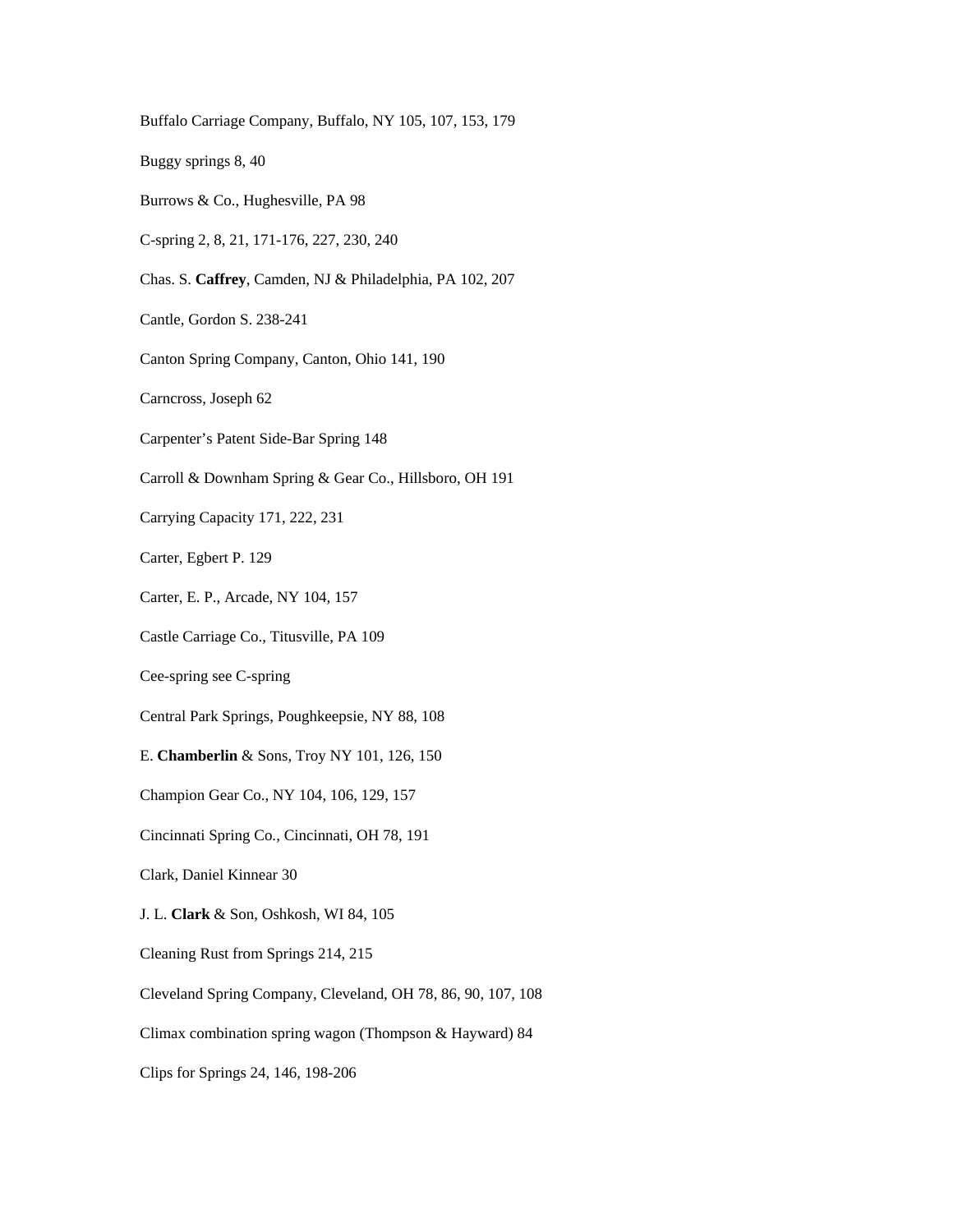Cobb, John J., Grand Rapids, MI 103, 126, 150

Columbus Buggy Company, Columbus, OH 64, 86, 93, 100, 103, 104, 126

Concord spring 98, 126

Concord Spring Works, Concord, NH 76

Cook, Eugene, Patent Coil Spring 108, 136, 179

Cooper Gear 128

Compensating Springs 166

Couplings for Springs 206-207

Coward, T. 16

Crescent Spring 182

Crescent Spring Co., Torrington, CT 104, 181

Crosby Coil Springs 107, 109, 179

Crosby, Gilzinger & Company, Rondout, NY 83

Cross Springs 140, 142, 147

Crowe Spring Company, Mt. Gilead, OH 107

Crowe Spring Mfg. Co., South Park, KS 155

Cummings, John, Columbus, OH 109, 137

Cunningham, James, Rochester, NY 126

Curricle spring 21,

H. M. **Curtis** & Company, Ypsilanti, MI 101, 160

Curvature of Springs 239

Cushion spring (Cincinnati Spring Co.) 78

A. A. **Dart** & Company, New Haven, CT 86, 102, 126

Dayton Buggy Works, Dayton, OH 114

Dayton Malleable Iron Company, Dayton, OH 206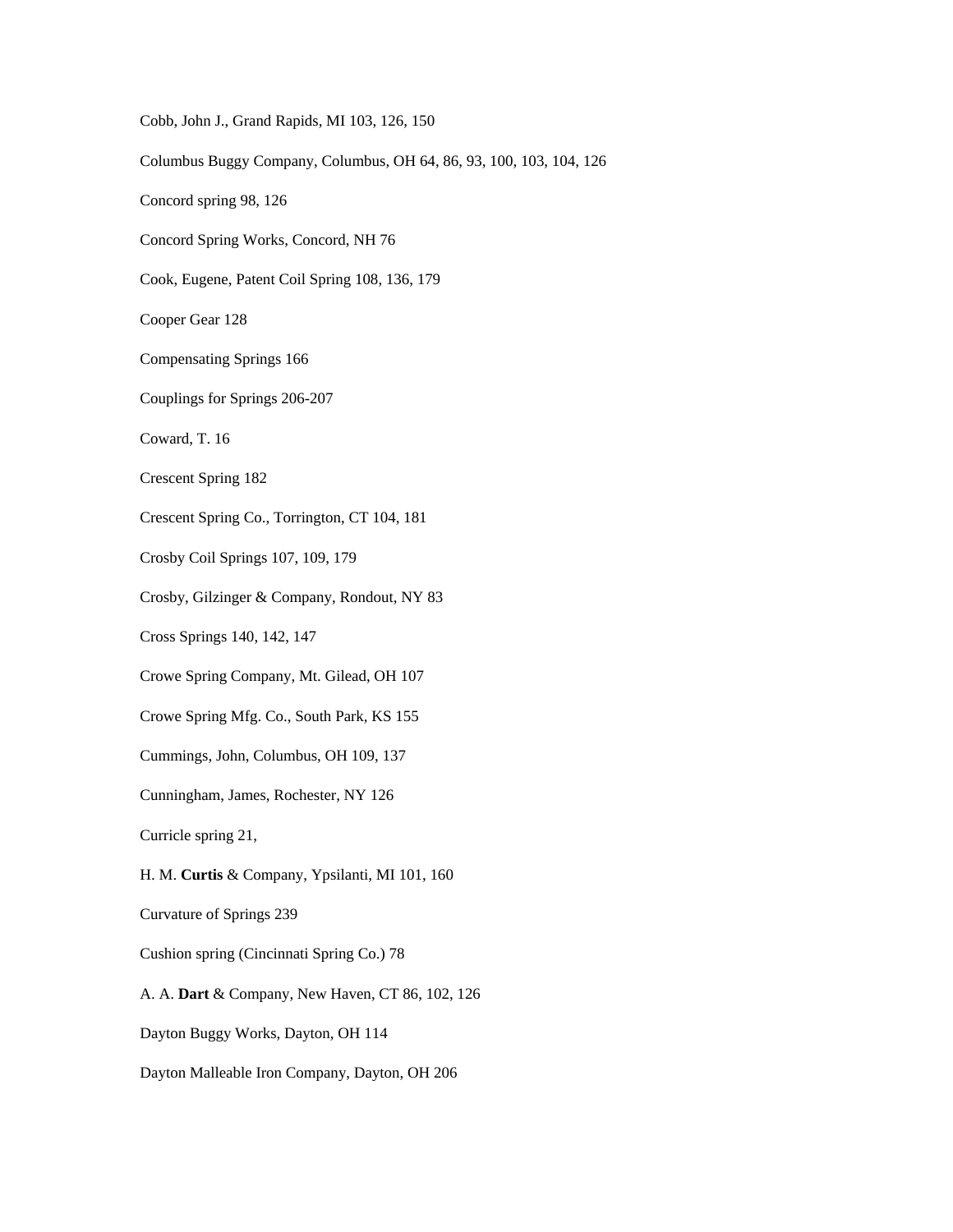Dayton Queen, Dayton, OH 104

Delany, Newark, NJ 63

Defects in Springs 7

Deflection 30, 36, 37, 43, 59

Dennett Spring 229-230

Derby Spring (S. W. Snodgrass) 108

Dexter Spring Company, Hulton, PA 80, 92, 100, 101, 106, 113, 126, 133

DeWitt Nyce & Co., Belvidere, NJ 103

Diller, Jacob W., Decatur, IL 105

Dimensions of springs 25

Doland & Sherb, Sacramento, CA 101, 126, 127

Double Center Spring Gear Company, Middlebury, IN 105, 129

Double-elbow spring 3, 21, 226

Double Elliptic Springs 183

Double-suspension vehicle springs 10

Draught of carriages and springs 33

Dudley, R. 102

Dummy C Spring 99

Duplex Spring Company, Belvidere, NJ 103, 116, 126, 150

Durability 226

Dusenbury & Van Duser 145, 146

Ears for Springs 198

Easy Wagon Gear Company, Detroit, MI 133

Edgeworth, Richard Lovell 20, 33

Elastic strength of spring 30, 36, 37, 43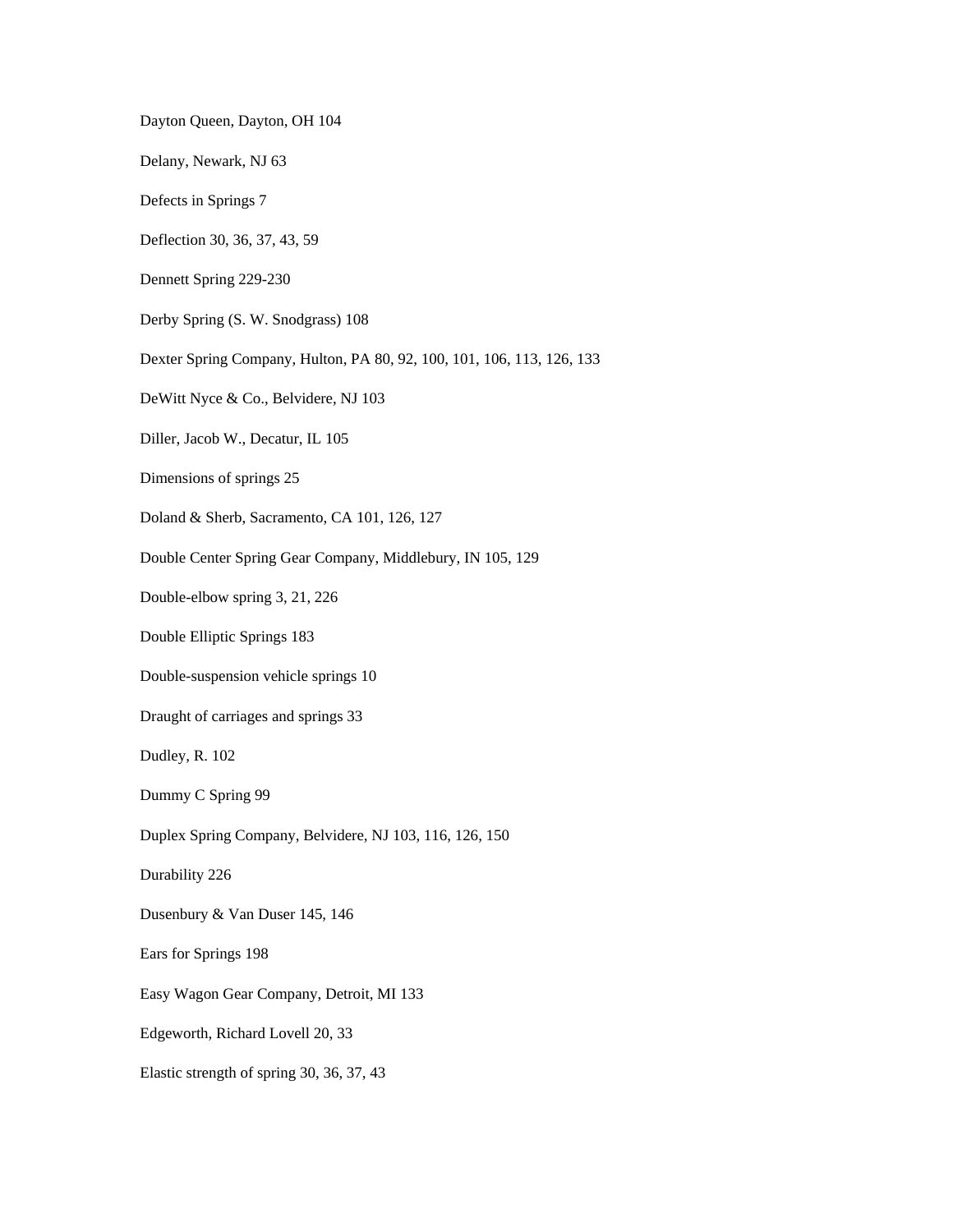Elliptic Spring 3, 8, 122, 124, 183, 184, 188, 189, 222-224,

Emery, D. H., Oswego, NY 104, 109, 135

Empire Cross-Spring Company, Hornellsville, NY 92, 102, 159, 161

Enders, Jospeh, Louisville, KY 101

Evans, Atwater & Evans 68

John **Evans**, Philadelphia, PA 6, 7

Evans' Torsion 126, 149

Experiments 34

Fancher Spring Company, Canton, CT 107, 155, 180

Fatigue see Stress

Felton, William 2, 5

Wm. **Fenstermacher**, Shippensburg, PA 149

Ferris Bros., New Haven, CT 99

Ferry Bros., New Haven, CT 82

Fetzer, James J., Columbiana, OH 107, 152

Fisher Gear 137

Fitch Gear Company, Rome, NY 134

Fitting Springs on Axles 183, 184

Five Springs 226, 229

Fixing see Setting of Springs

Flexibility 30, 36, 37, 43, 44

Foggett, John S. 20

Ford & Fellows, Rockford, IL 103, 160

F. G. **Ford**, Roxborough, PA 85

Forsberg Spring & Gear Co., Rome, NY 91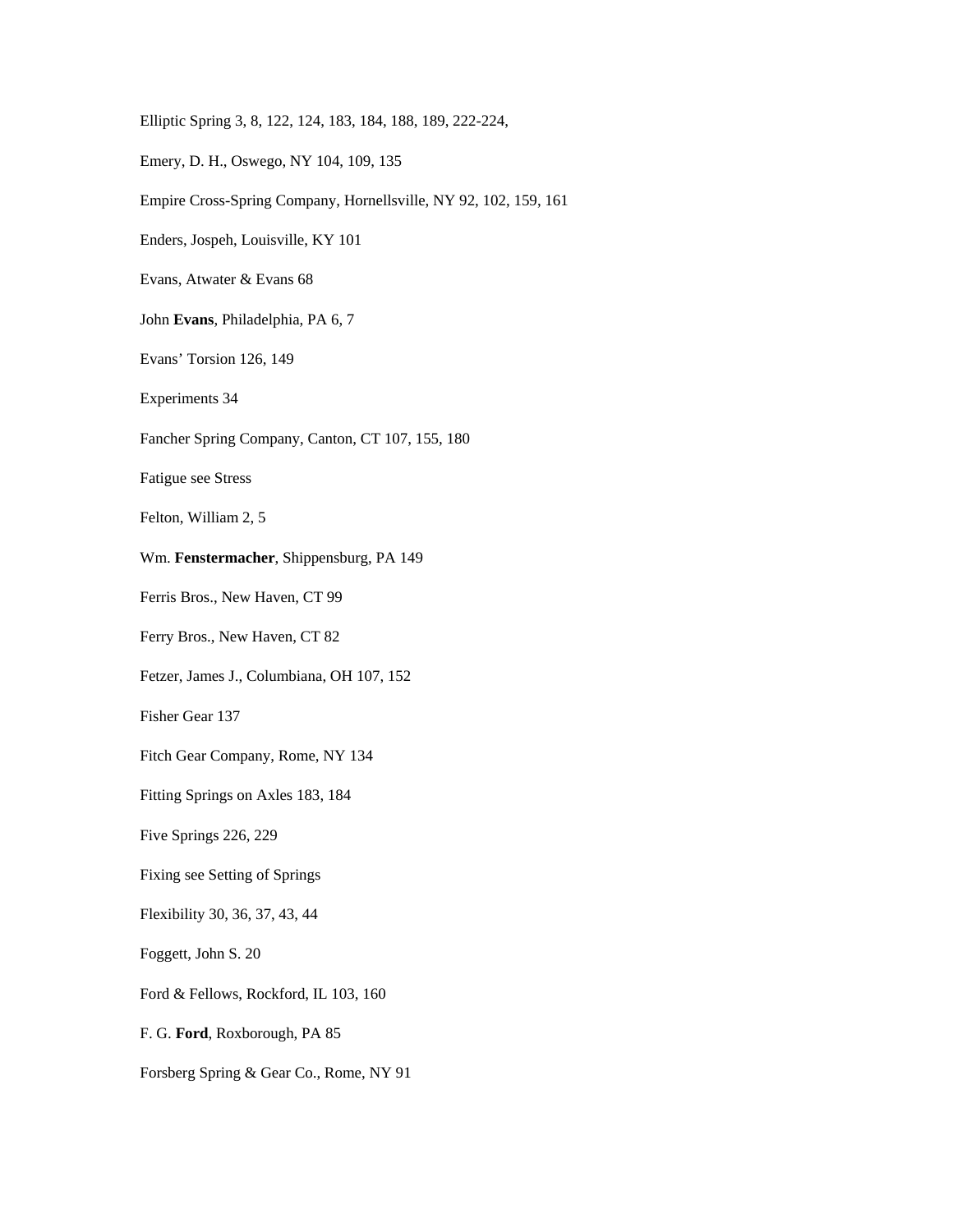Fort Plain Spring and Axle Works, Fort Plain, NY 71, 72 Freeman, Daniel, Burford, Canada 99 G. N. **French** & Son, Grafton, VT 83 French Clips 200 French Horn Spring 3 Garrettson, G. E., Russellville, KY 99 Gaylord, E. L., Terryville, CT 110 G. E. R. Single Coil Spring 109, 180 Gears 122-138 Frank **Gerard,** Lincoln, IL 83, 102, 126 Gibson Gear and Spring Compay, Sharon, PA 126, 158 Glossary 244-250 Gold Medal, (H. A. Moyer) 108, 133 Gormley Spring and Gear Company, Fostoria, OH 106, 130 O. S. **Gorton**, North Brookfield, NY 103, 114, 126 J. W. **Gosling**, Cincinnati, OH 99, 100, 105, 126, 148 Gould, Jay 146 Grasshopper spring 21, 35, 36, 227, 230 Grier, William, Hulton, PA 100, 133 Groot, G. R., Cincinnati, OH 99, 126, 158 Groton Carriage Co., Groton, NY 108, 137 Gunkelmann Gear Co., Medina, Ohio 91, 108, 136 Gunn, Joseph H. 191 Half-elliptic springs 10, 57, 222 Hamlin, George B. 161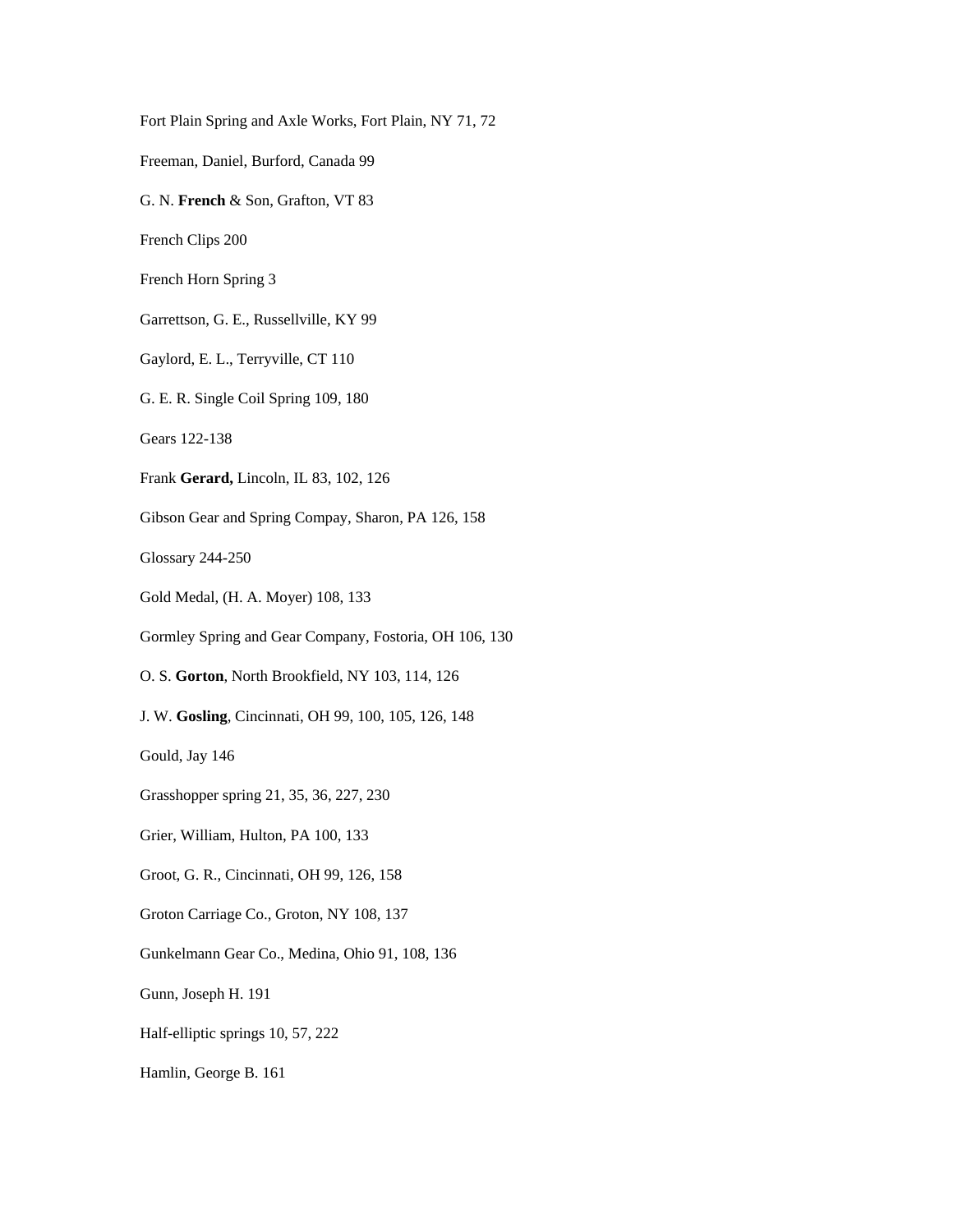Hanson & Mack gear 106, 132

- C. S. **Harper**, Sharon, MA 104, 128
- Harris, George E., Lawrenceville, PA 105, 161
- Haskell Bros', Philadelphia, PA 101, 149
- Hayes Patent (Keystone Spring Works) 192
- Heads of springs 11, 14, 55, 58, 59, 60, 169, 185
- Henderson, George R. 37
- J. W. **Henney** & Company, Freeport, IL 104
- Henney Buggy Co., Freeport, IL 86, 182
- Henney & Company, Freeport, IL CM Feb. 1883 two full pages
- Henry Spring Company, Winsted, CT Hub Oct. 1880
- Herbrand Drop Reach Gear, Fremont, OH 103
- Hess Spring Co., Cincinnati, OH 109, 180
- Higgins Spring & Axle Co., Racine, WI 69
- Holes (drilling) 141
- Holler, John M. 109
- Hollis Spring Company, Olean, NY 106, 107, 196
- T. H. **Holman** Newark, Ohio 135
- Homer Manufacturing Co., Homer, NY 137
- Homer Wagon Co. 108, 120
- Horn, Ferdinand 154
- Houston Hay & Sons, Coshocton, OH 154
- J. H. **Howe**, Conneaut, OH 104
- Howe Spring Wagon Company, East Syracuse, NY 152
- Hubbard, M. G. Rochester, NY 82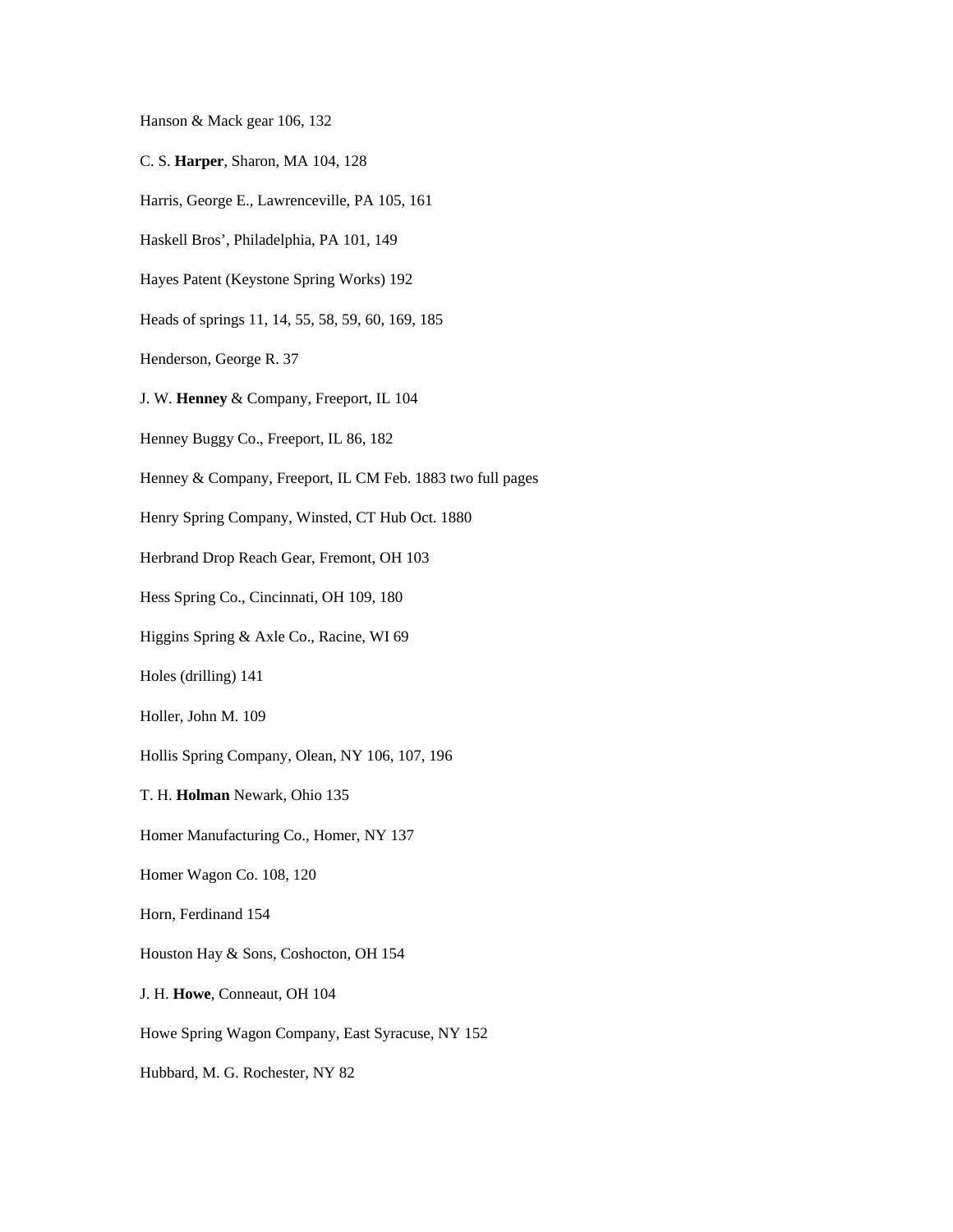Humes, Byron F., Ashland, OH 103

India rubber for Springs 27, 195

Thomas **Insull,** Philadelphia, PA 190

Insull & Dovey, Philadelphia, PA 76

Isham, Brundage & Company, Plattsburgh, NY 102, 126

Isham Wagon Company, Plattsburgh, NY 88, 157

Jackson, J., Fort Atkinson, WI 90, 92, 108

Jagger, Morristown, NJ 146

Jefferson Buggy Company, Watertown, NY 161

Johnson & Rose Manufacturers, Detroit, MI 105, 116

Joubert & White, Glen's Falls, NY 115

Kalamazoo Spring & Axle Co., Kalamazoo, MI 69, 108, 136, 179

Kensington Spring and Gear, New York, NY, 126, 127

Keystone Spring Works, Philadelphia, PA 70, 89, 192

King Spring Company, Buffalo, NY 80, 107, 126

Kimball Manufacturing Co., San Francisco, CA 110

Kramer & McClellan, Decatur, IL 105

La Belle Steel Works, Pittsburg, PA 77

Lake Shore Gear 109, 137

Lane, D. M., Philadelphia, PA 100, 126

Lane Cross-Spring, Amesbury, MA 106, 160

Lawrence, J. W. (Brewster & Co.) 145

Le Grand 102, 126

Lee, Cowan & Bowen Co., Syracuse, NY 79

Lemoine, Paris 43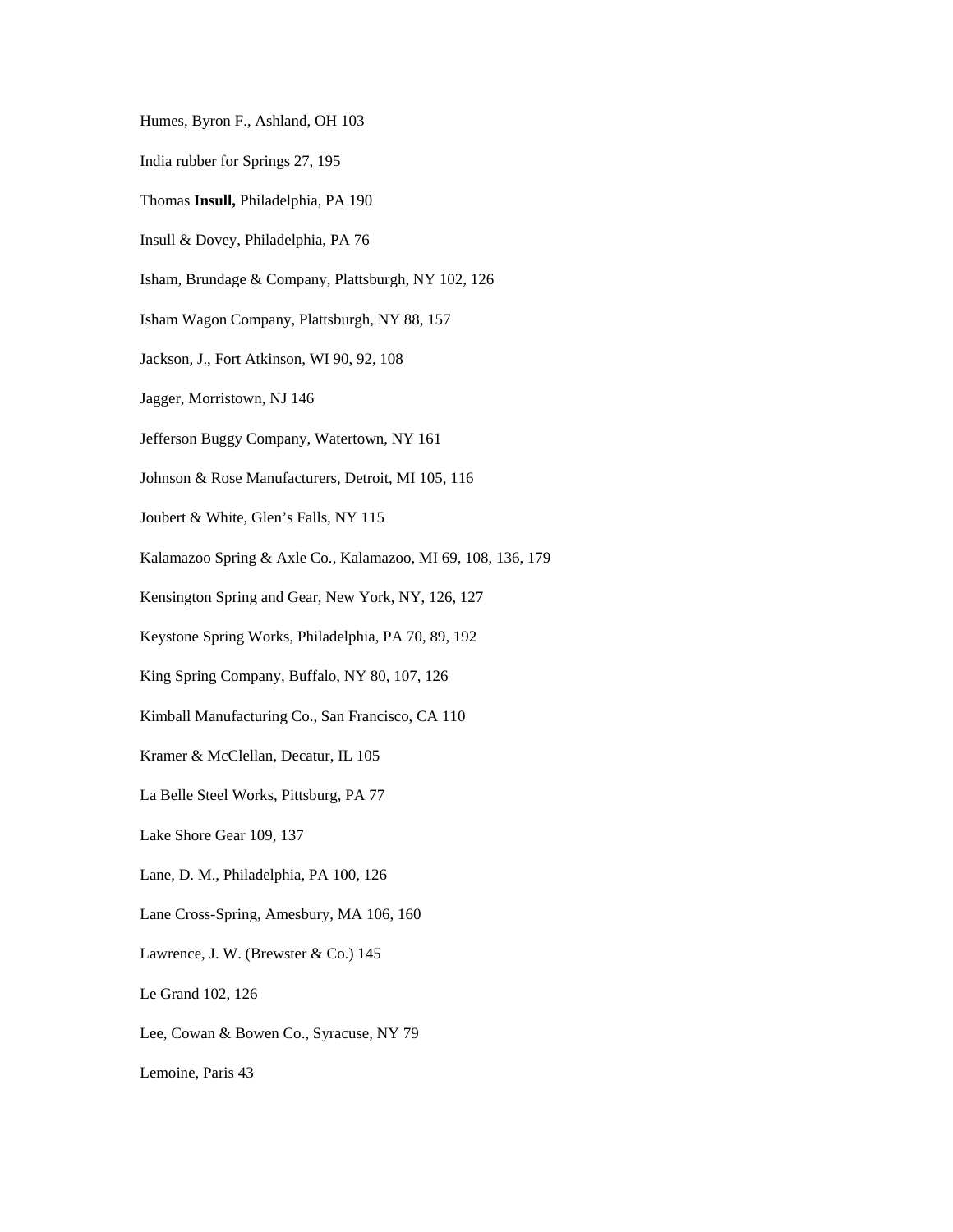Lever Spiral Spring Co., Oshkosh, WI 194

Lever Springs 194

Lewis, Benjamin, Amesbury, MA 100, 126

Liggett Spring and Axle Company, Pitttsburgh, PA 76

Linden Iron and Steel Mfg. Co., Walpole, MA 68

Lock Spring Gear Co., Ann Arbor, MI 107, 132

Wm. **Lockwood**, Madrid, NY 117

Lone Star Duplex (Cleveland Spring Co.) 78, 107

Long-tailed phaeton spring 2, 21

Loop spring 3, 21

Longstreth & Ayer's Mfg. Company, Columbus, OH 106, 154

Lubricators for Springs 213

Ludlow, Samuel W. 80, 133

Luxury Gear, Hulton, PA 106

Magner and Thomas Spring Company, NY 102, 103, 107, 126, 159

Manee, Abraham 145

Mascot gear (Kalamazoo Spring & Axle Co.) 108, 136

Maud S. Gear Co., Watertown, NY 107, 131

Maxwell Gear & Pole Co., Wakefield, PA 109, 137

Maxson Cross Spring, Hornellsville, NY 103, 161

J. B. **McCrillis** & Son, Manchester, NH 151

McMunn, J. W., Harper, KS 196

McVaw, D., Gallatin, TN 101, 126, 158

Geo. C. **Miller** Sons Carriage Company, Cincinnati, OH 104, 105

Miner & Stevens 146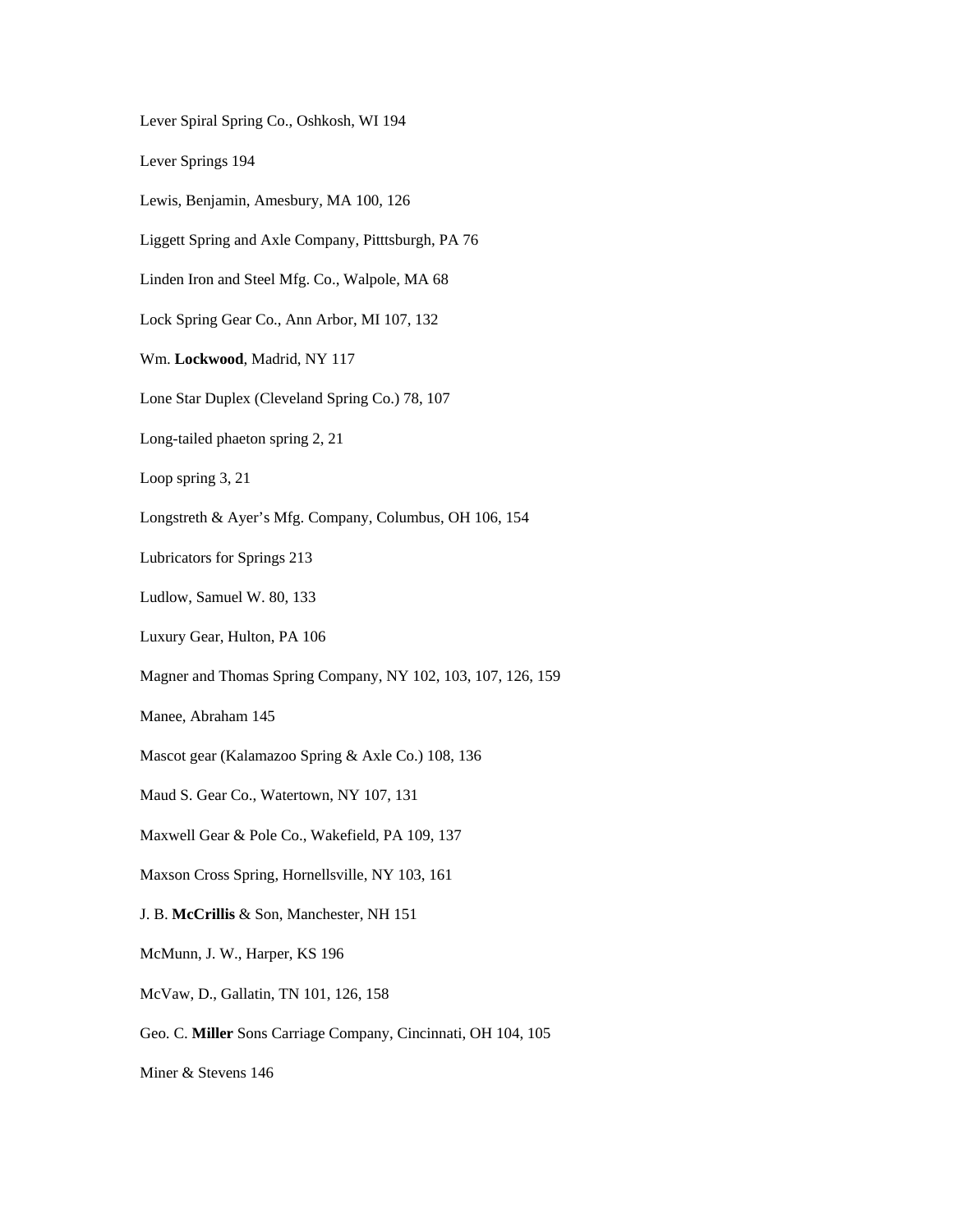Mix, Jonathon, New Haven, CT 98, 110 Molesworth, Guilford L. & Henry Bridges 36 Monarch Spring 91 Montauk Gear (C. M. Blydenburgh) 130 Morgan Spring 228 Morrill, Osgood 192 Mosier, J. L. H. 8, 146 Motion (Ease of) 226 Mowry Axle and Machine Co., Greenville, CT 68 J. S. & S. J. **Mowry**, Greenville, CT 68 Moyer Banner 109, 120 H. A. **Moyer**, Syracuse, NY 108, 109, 133 Mulholland Spring, Dunkirk, NY 78, 104, 109, 126, 137, 196 Murgartroyd 99 Nashville Carriage and Buggy Company, Nashville, TN 105, 152, 190 New Haven Spring Company, New Haven, CT 68, 76 New London patent gear 109 New York Skeleton Wagon 99 Newark, New Jersey spring makers 62 S. **Newcomb** & Son, Pike, NY 112 Newport Spring Co., Newport, NH 154 Newton & Colby, Kalamazoo, MI 107 Newton Carriage Co., Kalamazoo, MI 133 Nutcracker 22 T. D. **Olin** & Company, Cincinnati, Ohio 105, 156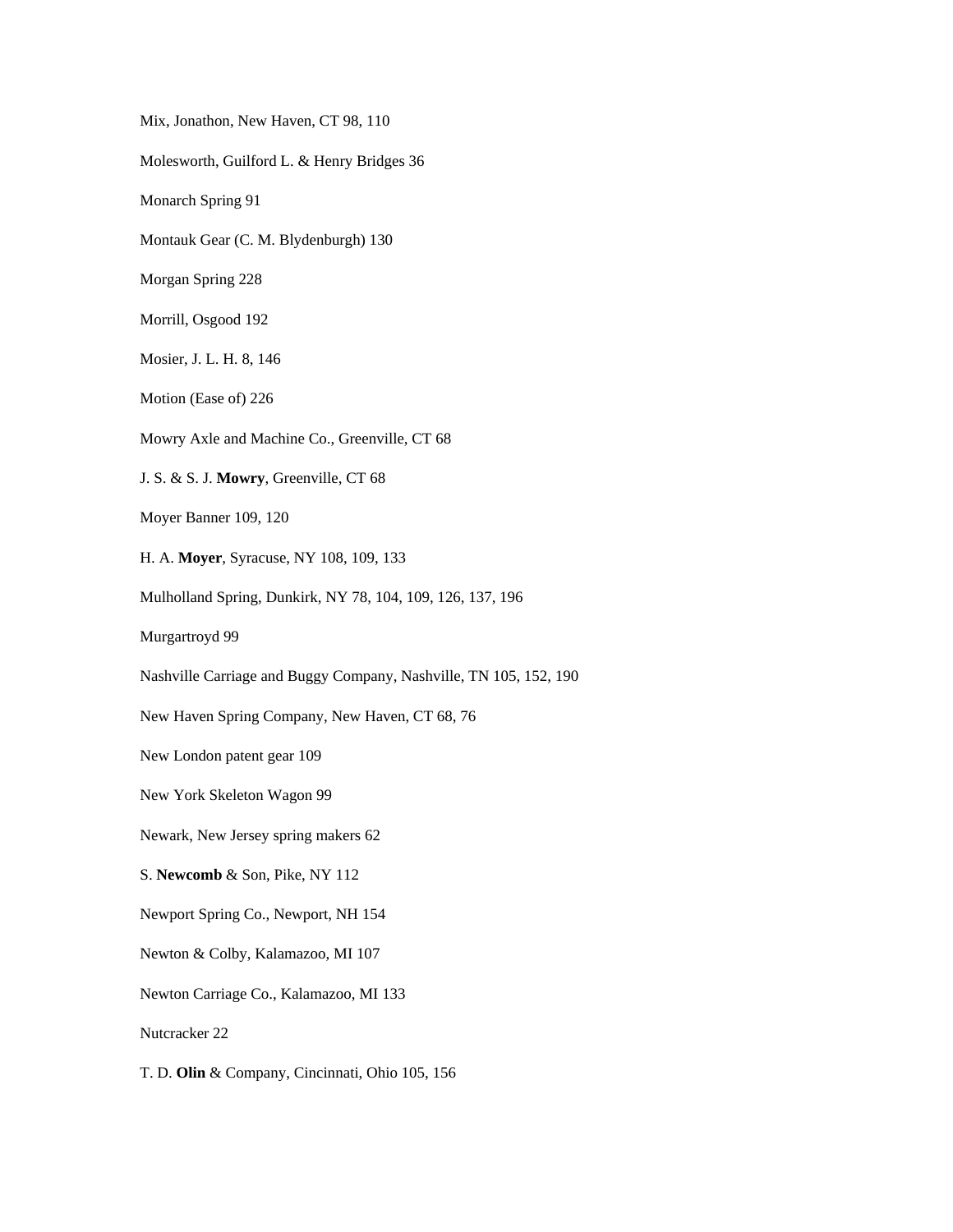Oneida Manufacturing Co., Oneida, NY 163 Oxley's Patent Shackle, (British) 110 Paar Spring & Gear Company, Canton, Ohio 78, 108 Palo Alto 126 Paris Exposition 40 Patent Office 4, 110 Patent springs, 27, 98-110 Patton, W., Towanda, PA 98 Peerless Gear 109, 137 Pell Gear Works, Rome, NY 103, 138, 159 Penn & Lee, Syracuse, NY 77, 120 Penn-Brewster 109, 120 Penn Spring Works, Baldwinsville, NY 70 Geo. **Pennoyer**, Chicago, IL 105, 151 Phaeton 2 Phaetons with perch-gearing springs 9 N. B. **Phelps**, New York, NY 89, 108, 155 Phillipson, William 226-233 Phoenix One Spring Gear 103 Pike, William, Groton, NY 137 Platform vehicle springs 9, 124, 141, 186, 223-224, 228 Points of springs 11, 55 Proportions of Springs 231 Queen City Spring Company, Cincinnati, OH 135

Quinby, Dr. W. F., Wilmington, DE 119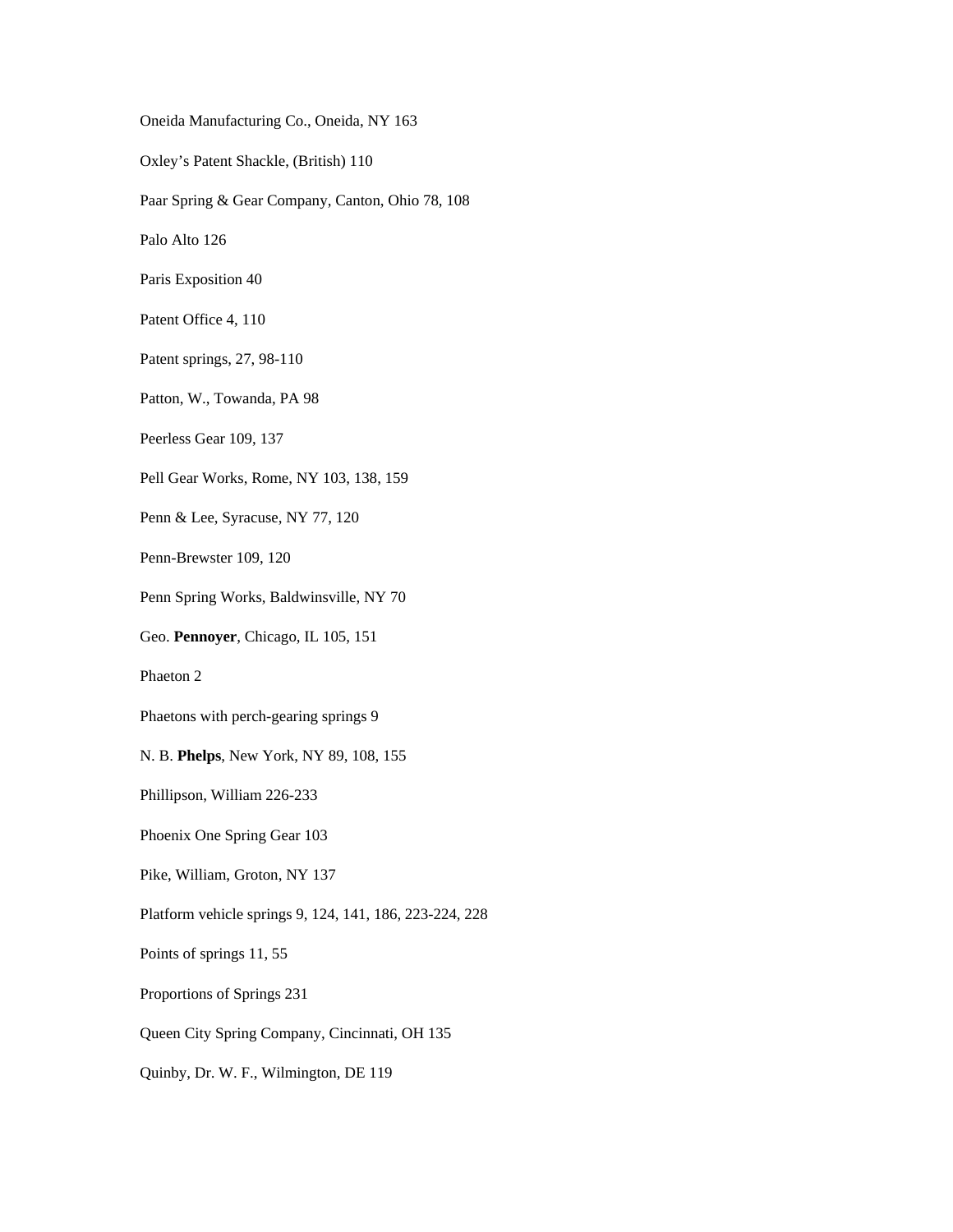Rahway Spring Works, Rahway, NJ 68

Ram's Horn Springs, Hollis Spring Company, Olean, NY 107, 196

Repairing Springs 215

Reverse spring 2

Rib 24

Rice Spring and Carriage Co., Pittston, PA 103, 126, 177

Risley and Burris, New York, NY 127

Rogers, W. D., Philadelphia, PA 101, 112, 126

Rome Spring Wagon Company, Rome, NY 77, 105, 150

Rosenerantz, E. D., New York, NY 99

Rossler, Charles, Buffalo, NY 105, 153

Wm. & Harvey **Rowland**, Philadelphia, PA 65, 66, 67

Rowley, J. L., Steuben County, IN 98

Rumsey Spring and Gear Co., Detroit, MI 106, 152

Rusting of Springs 213-215

S spring 2, 20

Saddle-clip 198

Saladee's Patent 86, 96, 102, 103, 116, 153, 181, 182, 208

Saladee-Grier Patent Union, New Haven, CT 92

Scranton Axle & Spring Co., Scranton, PA 80

Scherb, Francis 127

Schmit, Andrew R. 132

Schubert Bros. Gear Co., Oneida, NY 138, 163

Scroll spring 21

Seeman, Henry, Durham, NC 163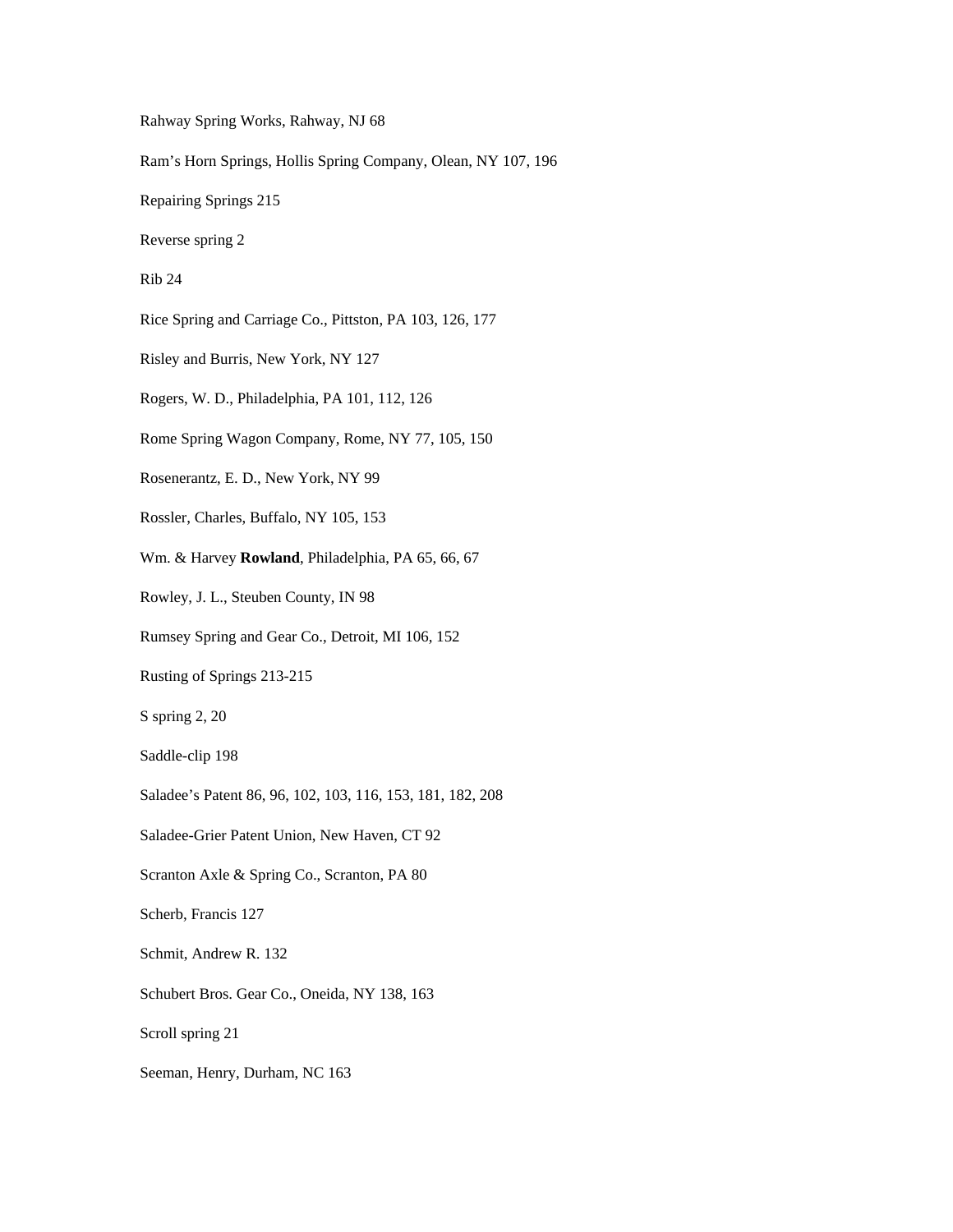Selle Gear Company, Akron, OH 107, 118, 126, 130

Setting Springs 140, 141, 142, 188, 232

Shackles 29, 207-208

Shape of springs 25

Shaper, E. 101

Shaver Wagon Company, Eldora, IA 130

Shaw, Benjamin, Indianapolis, IN 101, 103, 158

Sheldon Axle Co., Wilkes Barre, PA 73, 109

Shoemaker, Mathias, Philadelphia, PA 7, 68

A. F. **Shuler**, Arcanum, OH 106, 129

Davis W. **Shuler**, Amsterdam, NY 80, 162

W. S. Shuler & Thomas Spring Co., Amsterdam, NY 194

Side-springs 140, 141, 143, 144, 226

Single Center Spring Company, Janesville, WI Hub Feb. 1881

Single Elbow springs 3, 21

Smith, Frederick C., 106

Smith, J. H., Grand Rapids, MI 103

Smith & McNaught 99

Smith & Rumsey, Grand Rapids, MI 150

Smith, Sutton & Company, Pittsburgh, PA 77

Snodgrass, James H., Mifflinburg, PA 108, 134

A. C. **Soule**, Cedar Rapids, IA 87, 104, 106, 142, 162

Speeding wagon springs 8

Sperry Manufacturing Co., Ansonia, CT 108, 134

Spring Bars 122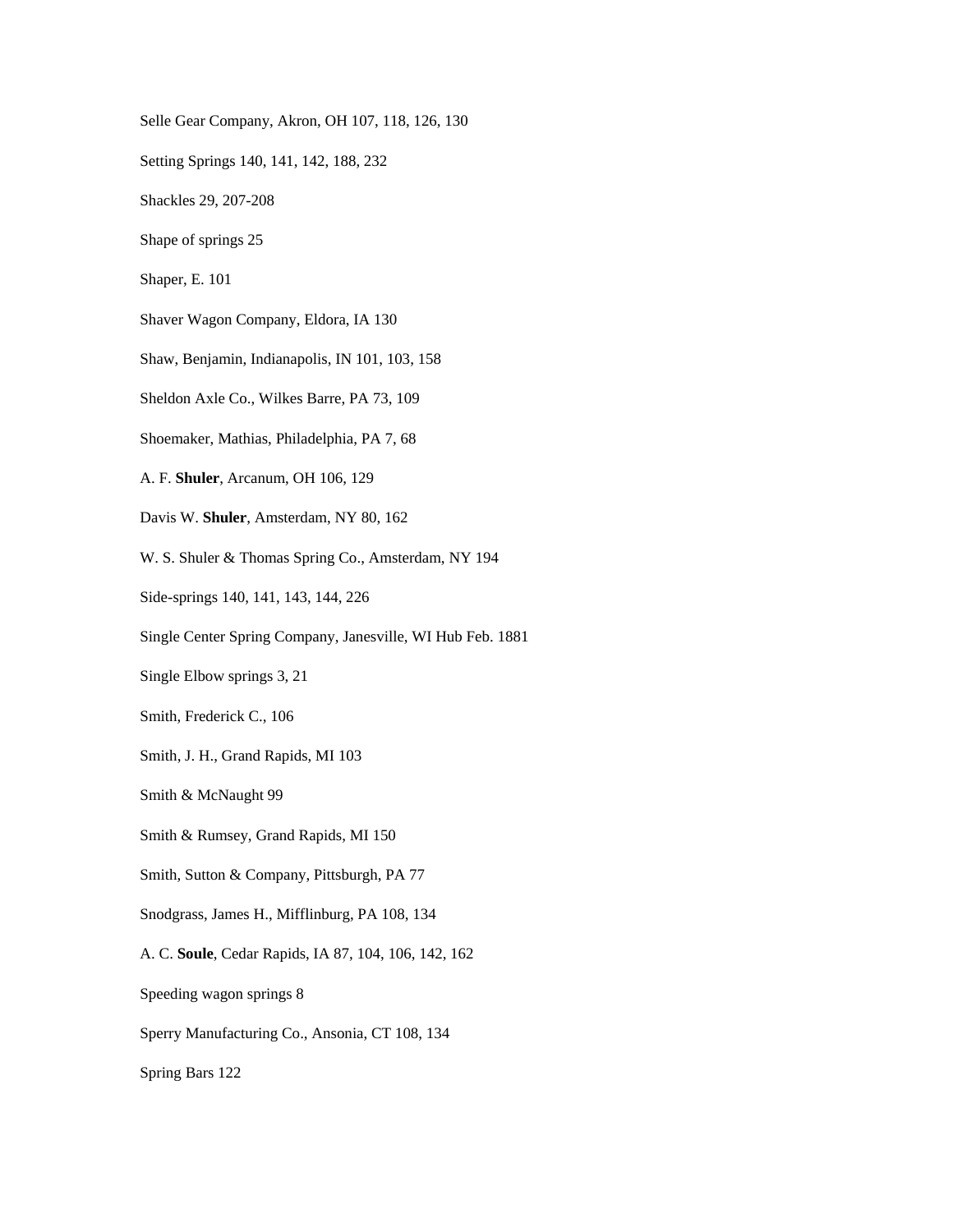Spring Blocks 195

Spring Jack 2

Spring Machinery 6, 42

Spring Making 5, 7, 10, 14, 16, 20, 23, 43, 241

Spring Perch Company, Bridgeport, CT 68, 191

F. J. **Springer**, Edwardsville, IL 83, 104

Sprout, E. T., Dimook & Springville, PA 98

St. Julien Gear Company, Hornellsville, NY 103, 126, 128

Stability 226

Stays for Springs 203

Stickle, William H., Terre Haute, IN 105

Steel for springs 12, 16, 22, 43, 46, 53

Steel manufacturers 5

Stivers, R. M., New York, NY 100, 109, 126, 146, 160

Stivers-Tilton runabout gear 109

Stone, F. P., Chicago, IL 101, 126

Storm, Edward, Poughkeepsie, NY 88, 108, 135, 155

Storm-Brewster combination 108, 126, 135

Strength of springs 25, 30, 33, 37

Stress on Springs 238, 242

Stricker, G., Catawissa, PA 100, 107, 157

Surrey, Hanging Springs 188

Suspensions 166, 186, 226

Swedish steel 7

Syracuse Carriage Spring Works 77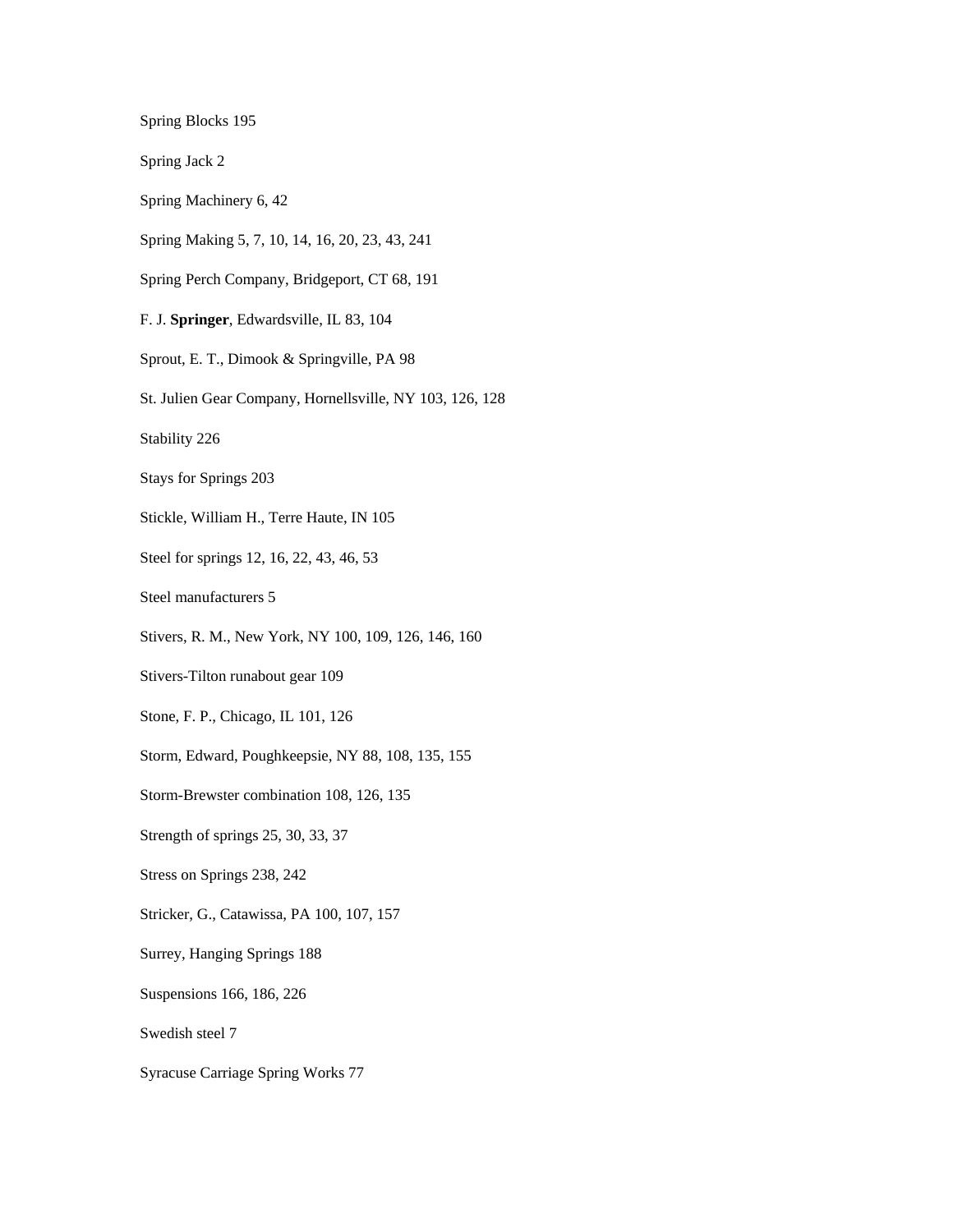Tables for Springs 222-225, 230, 231, 234

Telegraph spring 228

Tempering 12, 15, 24, 45, 47, 215-220, 232

Tension-bar steel spring 4

Testing springs 12, 13, 38, 34, 43, 44

Thickness of springs 13, 23, 25, 44, 54, 235

Thomas, Chauncey, Boston, MA 110

Thomas Insull, Philadelphia, PA 190

Thomas Coil Spring, Amsterdam, NY 178

Thomas Spring & Gear Co., Janesville, WI 106, 178

Thomas Torsion Spring 134

Thompson & Hayward, Oshkosh, WI 84

Tilbury Gig 226, 229

Tilton, Joseph 109

Timberlake Coil 109, 180

Henry **Timken**, St. Louis, MO 63, 94, 102, 107, 119, 126, 142, 144, 146, 156, 194

Titanic spring 91

Tomlinson Spring & Axle Co., Bridgeport, CT 68

Tomlinson Spring Company, Newark, NJ 62, 68

R. **Tomlinson** Spring and Axle Works, Bridgeport, CT 161

Topliff & Ely, Elyria, OH 96, 100

Total Eclipse Road Wagon 86

Triad spring, 91

Triple-Spring Perch & Combination Wagons 103

Triple-Spring Road Wagon 86, 102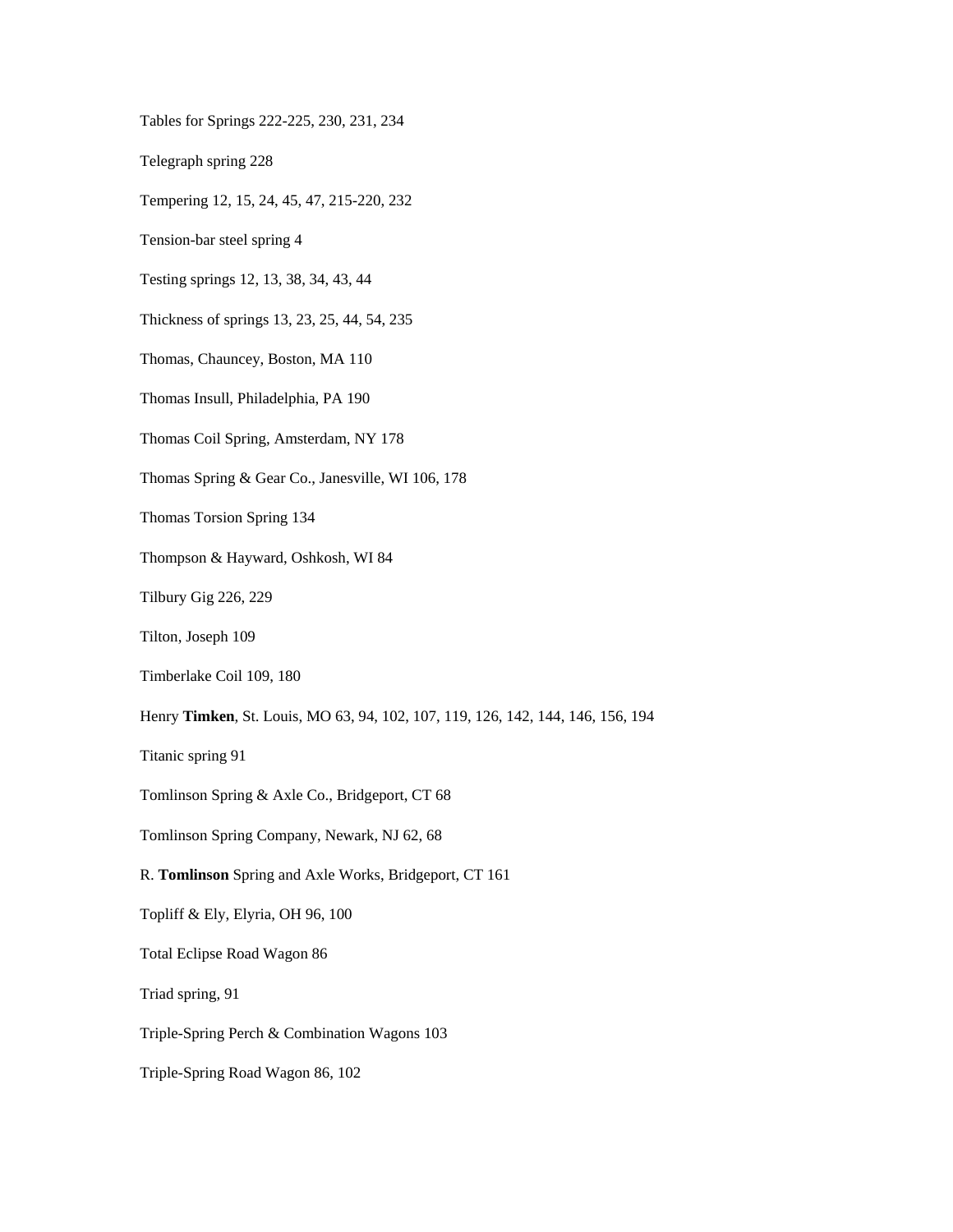Truck springs 49, 125, 234

- Turning (Ease in) 226
- Tuthill & Kalamazoo Spring Co.'s 89
- Tuthill Spring Company, Chicago, IL & Hammond, IN 69, 91, 152, 162, 179, 192
- Tuthill, William H., Chicago, IL 49
- Types of springs 2, 8, 20, 40, 52, 58, 169, 170, 193, 226

Under-springs 21

- Union Forging Co., Union, NY 208
- United Rubber and Steel Spring, Plattsburgh, NY 195

Van Horn & Company, New York, NY 148

W. A. **Vaughn** & Son, Greenville, PA 126

Vaughn, J. W., Greenville, PA 102, 117

Wagon springs 49, 51

Wales Wheel Co., Bridgeport, CT 91

Wana Coach & Co. 241

Webster, Albert B., Manchester, NH 104, 151

Weighing machine for springs 5

Weight of Springs 222, 224

Welding Springs215, 216, 218, 219

Whip Spring 227

Geo. **White** & Company, Greenville, PA 104, 114

W. F. **Whitney** & Company, Poughkeepsie, NY 101, 108, 120, 126, 128, 149

C. G. **Wilcox**, Wilkesbarre, PA 104, 190

Wilcox & Howe, Birmingham, CT 208

C. R. & J. C. **Wilson**, Detroit, MI 95, 105, 162, 225